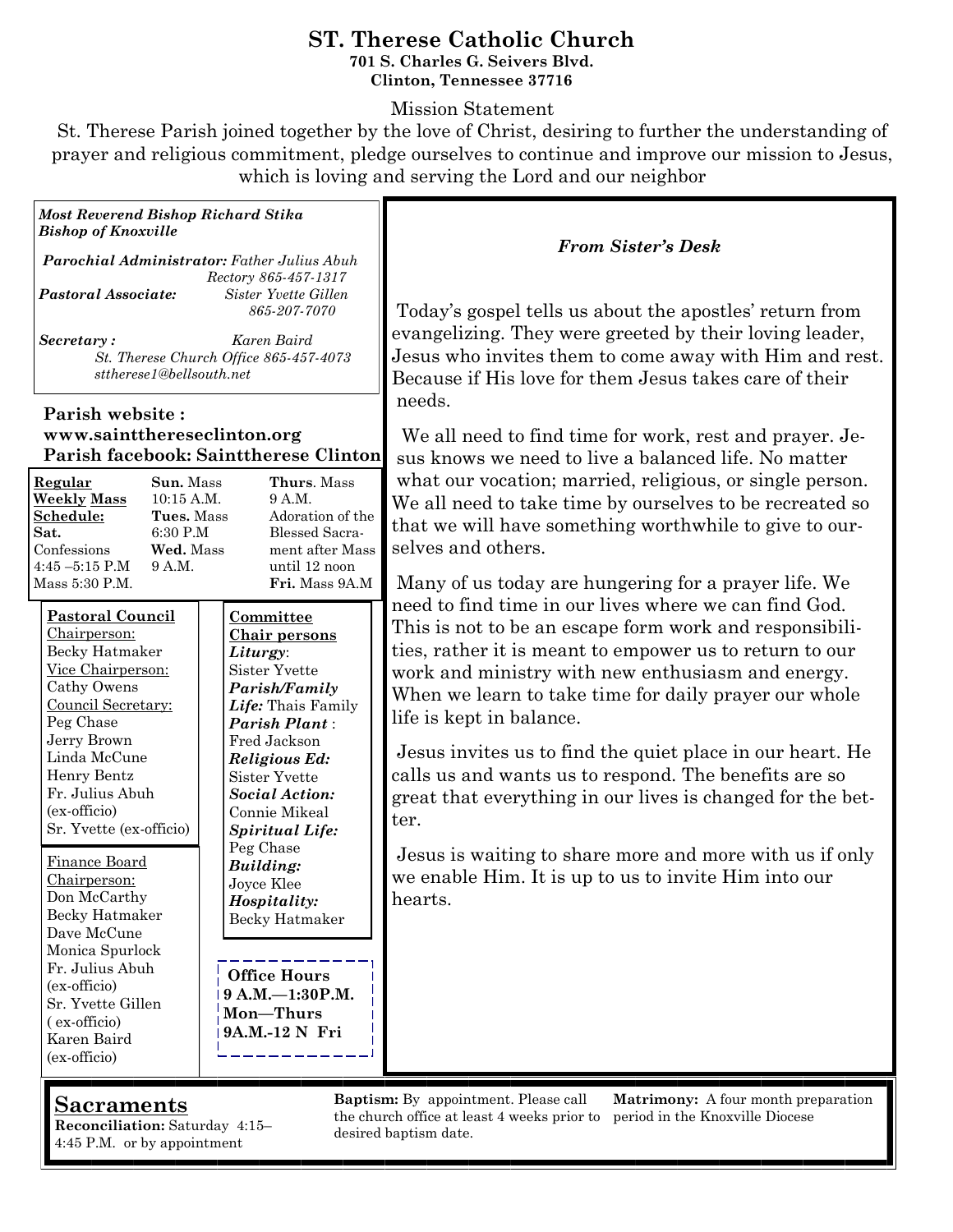| St Therese Operating Budget Fiscal Year (July 2012-June 2013)                                                                                                                                                                                              | <u>Ministries Jul. 28&amp;29</u><br>Lector                                                                                                                                                                                                                                                                                                                                                                                               |                                                                                                                                                                                                  |                                                                                                                                                               |  |
|------------------------------------------------------------------------------------------------------------------------------------------------------------------------------------------------------------------------------------------------------------|------------------------------------------------------------------------------------------------------------------------------------------------------------------------------------------------------------------------------------------------------------------------------------------------------------------------------------------------------------------------------------------------------------------------------------------|--------------------------------------------------------------------------------------------------------------------------------------------------------------------------------------------------|---------------------------------------------------------------------------------------------------------------------------------------------------------------|--|
| <b>Weekly Operating</b><br><b>Budget</b>                                                                                                                                                                                                                   | Collections<br><b>Received Last Week</b><br>\$2,869                                                                                                                                                                                                                                                                                                                                                                                      | <b>Budget Excess/(Deficit)</b>                                                                                                                                                                   | Sat. M. Spurlock<br>Sun. P. Wilson<br><b>Servers</b><br>Sat. A. Duncan, B. Hatmaker.<br>H. Bentz, T. Gudina<br>Sun. J. Thais, S. Thais,                       |  |
| <b>Yearly Operating</b>                                                                                                                                                                                                                                    | <b>Collections Received</b>                                                                                                                                                                                                                                                                                                                                                                                                              | <b>Budget Excess/(Deficit)</b>                                                                                                                                                                   | E. Thais, Chase Lockard                                                                                                                                       |  |
| <b>Budget</b>                                                                                                                                                                                                                                              | Year to Date                                                                                                                                                                                                                                                                                                                                                                                                                             | <b>Year to Date</b>                                                                                                                                                                              | Eucharist                                                                                                                                                     |  |
|                                                                                                                                                                                                                                                            | \$6,174                                                                                                                                                                                                                                                                                                                                                                                                                                  |                                                                                                                                                                                                  | Sat.<br>*.                                                                                                                                                    |  |
| <b>Building Fund</b>                                                                                                                                                                                                                                       | <b>Received Last Week</b>                                                                                                                                                                                                                                                                                                                                                                                                                | <b>Year to Date</b>                                                                                                                                                                              | Sun.<br>÷                                                                                                                                                     |  |
|                                                                                                                                                                                                                                                            | \$645                                                                                                                                                                                                                                                                                                                                                                                                                                    | \$1,613                                                                                                                                                                                          | Please sign up for<br><b>Summer Ministries</b><br>Ushers                                                                                                      |  |
| Second Collection next weekend will be for the<br>Solidarity Fund for the Church in Africa<br>Bishop Stika will be here to celebrate Mass on<br>Sunday August 12. Please sign-up in the church hall<br>to bring finger foods for the reception after Mass. |                                                                                                                                                                                                                                                                                                                                                                                                                                          |                                                                                                                                                                                                  | Sat.<br>Sun.<br>Cantor<br>Sat. C. Yurek<br>Sun. R. Boll<br>Music                                                                                              |  |
| Call Sharon Jackson @ 463-0295 for more infor-<br>mation                                                                                                                                                                                                   |                                                                                                                                                                                                                                                                                                                                                                                                                                          |                                                                                                                                                                                                  | Sat. J. Bentz<br><b>Sun.</b> <i>M.</i> Lambing                                                                                                                |  |
| There will be choir practice on Wednesday July 25 at<br>6P.M. This practice is for anyone who would like to<br>sing in the choir on August 12th when Bishop is here<br>to celebrate Mass.                                                                  |                                                                                                                                                                                                                                                                                                                                                                                                                                          |                                                                                                                                                                                                  | If you are unable to minister on<br>the assigned date please find<br>your own replacement.<br><b>Mass Intentions</b>                                          |  |
| vour precious hour.                                                                                                                                                                                                                                        |                                                                                                                                                                                                                                                                                                                                                                                                                                          | Please join us at St Mary's (Oak Ridge) Perpetual Adoration as<br>we heed the call for prayer in the Sacred and Divine Presence<br>of Our Lord. Please call Lois Callaghan at 483-9533 to set up | for this week<br><b>Sat.</b> $(7/21)$<br>Paul Mikeal                                                                                                          |  |
| On Friday, August 17, we will have a fund raiser barbe-<br>cue sandwich meal followed by an auction for the adults<br>and a movie for the children. If you have any new or al-<br>most new items for the auction please contact Sister<br>Yvette.          |                                                                                                                                                                                                                                                                                                                                                                                                                                          |                                                                                                                                                                                                  | Sun. (7/22)<br>* People of St. Therese<br><u>Tues. (7/24)</u>                                                                                                 |  |
|                                                                                                                                                                                                                                                            | While Fr. Julius is on vacation.<br>We will have Communion Services on Tuesday<br>evening and Thursday morning. Fr. Bill will cele-<br>brate the Mass on Wednesday & Friday mornings.<br>Fr. Bede or one of his associates will celebrate the<br>Saturday evening Vigil Mass and Fr. Bill will cele-<br>brate the Sunday morning Mass.<br>We will not have Adoration of the Blessed Sacra-<br>ment on Thursdays while Fr. Julius is gone |                                                                                                                                                                                                  | <u>Wed. (7/25)</u><br>Ruth Jackson<br>Thurs. (7/26)<br>Fri. $(7/27)$<br>Sat. (7/28)<br>* People of St. Therese<br><b>Sun.</b> (7/29)<br>People of St. Therese |  |
|                                                                                                                                                                                                                                                            |                                                                                                                                                                                                                                                                                                                                                                                                                                          |                                                                                                                                                                                                  | RARAKA RAKARARA RAKARA RAKARA RAKAR                                                                                                                           |  |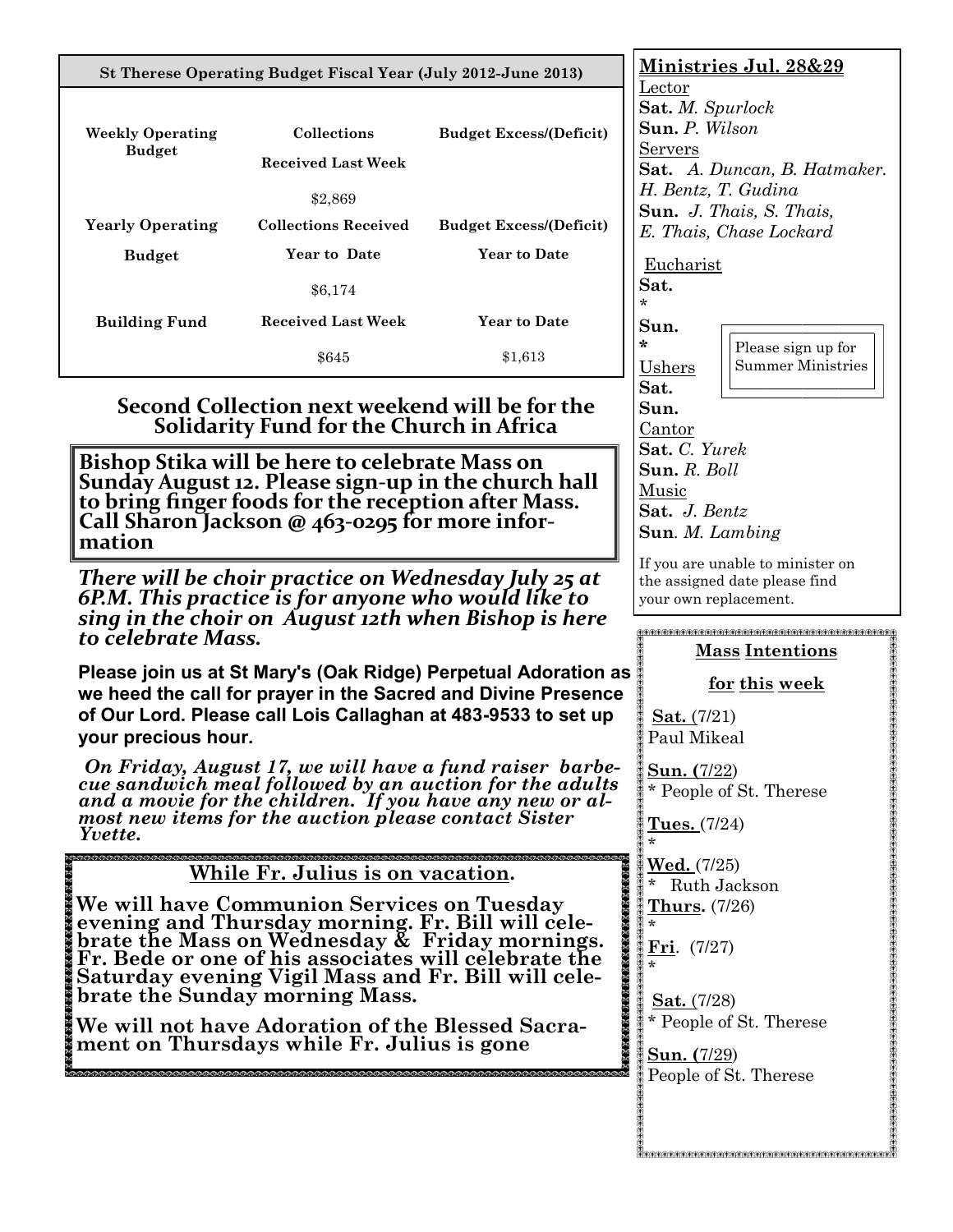PLEASE REMEMBER IN YOUR PRAYERS: *Kristin Schramm, Louise Kendra, Rocky May, Helen Beckner, Patrice Thompson, Katie York, Lydia Hatmaker, Louise Poly, La Donna Koenig, Heather Phillips, Sandy Boles, Miranda Lawrence, Barb Bieleski,* 

*Jessica Parker, Ron Spurlock, Travis and Tyler Ervin, David Trent, Lee Welty, Jesse Baker, Bradley Adkins, Andrew Adkins , Tyler Buss, and Adrian Agbanlog who are on military assignment, and for all the other men and women currently serving in the military.* 

| <u>This Week</u><br><u>at St. Therese</u>                                                                                                                                                                            | <b>Celebrations this Week</b>                                                                                                                                                      | <b>Knights Of Columbus</b>                                                                                                      |
|----------------------------------------------------------------------------------------------------------------------------------------------------------------------------------------------------------------------|------------------------------------------------------------------------------------------------------------------------------------------------------------------------------------|---------------------------------------------------------------------------------------------------------------------------------|
| Tues.7/24 6:30 P.M.<br><b>Communion Service</b><br>Wed. 7/25 9A.M. Mass<br>Thurs. 7/26 9A.M.<br><b>Communion Service</b><br>Fri. 7/27 9A.M. Mass<br>Sat. 7/28 5:30 P.M. Mass<br>Sun. 7/29 10:15 A.M. Mass            | Birthdays<br>Maggie Adkins-7/23<br>Linda McCune-7/23<br>Andrea Paoletto-7/26<br>If you do not see your special date<br>above you might need to update your<br>parish registration. | <b>Next Meeting:</b><br>Tues. Aug. 21<br>**********<br><b>St. Therese</b><br><b>Women's Group</b>                               |
| Remember our parishioners who are<br>in the hospitals & nursing homes:<br>Louise Kendra is at Brakebill Nurs-<br>ing Home in Knoxville<br><b>Eleanor Lux &amp; Mary Alice</b>                                        | SENIOR MOMEN<br>next meeting will be<br><b>Friday August 3rd</b>                                                                                                                   | Have a great<br><b>Summer!</b><br>Meetings will resume in<br>September                                                          |
| <b>Eisenhauer</b> are at Morning Pointe<br>Louise Poly is in Mabel Rose Estates<br>in Papillion, NE<br>Joan Nelson is at Five Star Resi-<br>dence of Hollywood in Hollywood, FL.<br>Call the church office for these | at<br><b>St. Therese</b><br><b>BINGO</b>                                                                                                                                           | 44444444444444444<br><u> &amp; Bible Study</u><br>Next class:<br>TBA in August                                                  |
| addresses.<br>Food City and Kroger gift<br>cards are available after Mass<br>and in the church office.<br>St. Therese receives 5% of<br>every card purchased.                                                        | <u>High School</u><br><b>Activities &amp; Classes</b><br><b>Local World Youth Day at</b><br><b>St. Albert the Great</b><br><b>August 18 &amp; 19</b>                               | <u>Preschool -8th grade</u><br>Rel. Ed.<br><b>Registration will take</b><br>place in August for<br>the 2012-2013<br>school year |